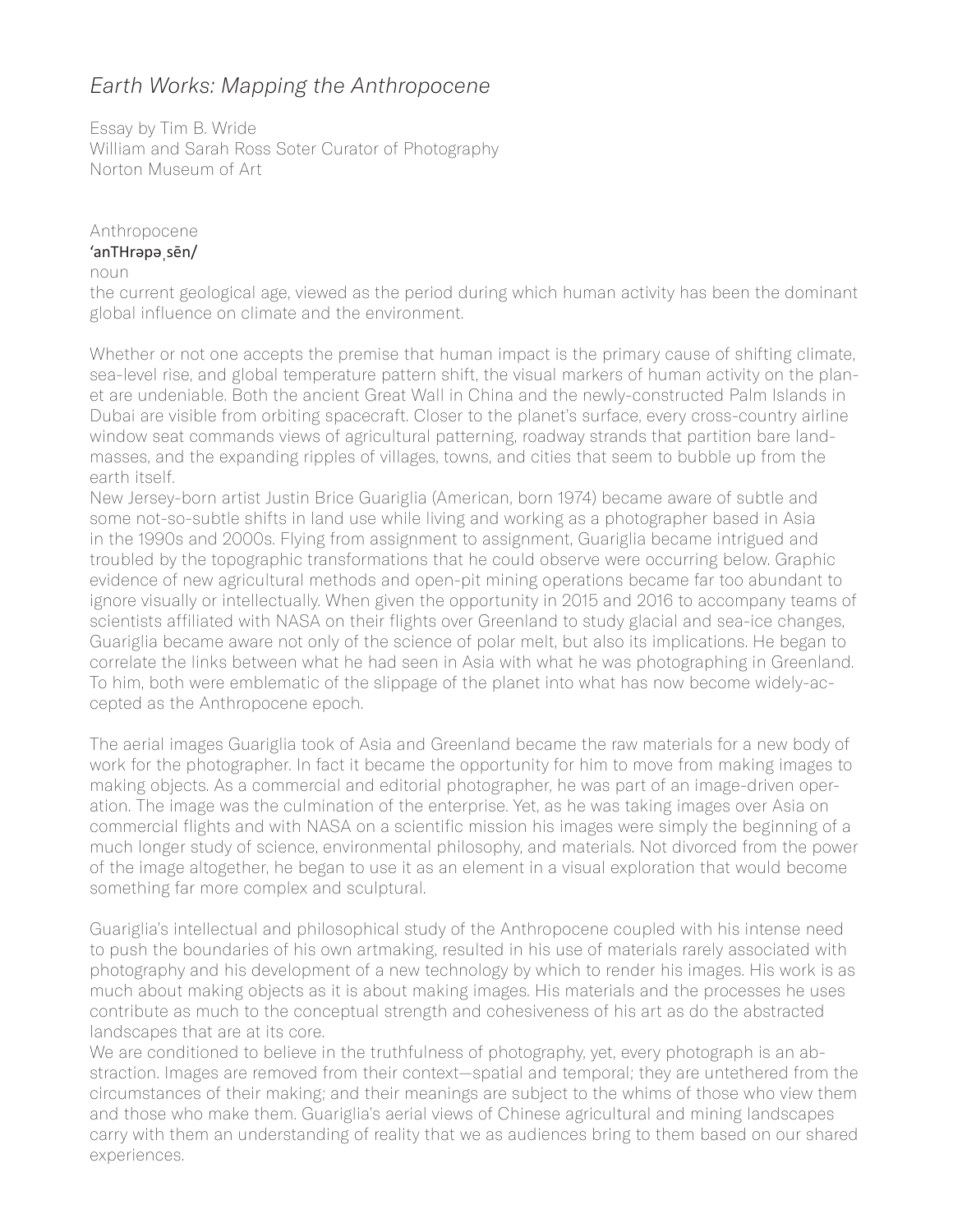The artist blurs our innate understanding of his subject matter, however, through his selection of materials that carry his imagery as well as the manner in which they are presented. Guariglia has adapted an industrial-sized printer to apply polymers instead of inks. This substitution allows him to build up the surface of his images through successive applications. His use of linen that has been coated in gesso—a mineral-based coating—as his substrate ties his works to a painting tradition as well as to the land itself. Additionally, his mining studies feature precious metal-leaf as a means of metaphorically reinvesting the landscape with the minerals it has been plundered to obtain. In a concrete and reciprocal sense, his images and the way in which they are given materiality have begun to mutually reinforce one another. This conceptual reinforcement is taken even further in his Greenland images.

By its very nature, photography presents images of the past, whether an instant, an hour, a day, or a century ago. The occasions or subjects that appear in a photograph are always imaged as they were then, not now. Guariglia exploits this property of photography in his glacier and sea ice studies. Taken at the abutment of sea and ice, his images record the glacier in transition from a solid to liquid. His subjects, the solid, cast-off remnants of a glacier, are more than tens of thousands of years old when photographed. This is the beginning of their final demise. They have since disappeared, transitioning into liquid and dispersing around the planet. His works are a memorial to the disappearance of vast architectonic swaths of planetary matter, and part of the death mask of the glacier itself.

What we commonly refer to as a photograph is surprisingly fragile; highly susceptible to both light and temperature. Our common assumption is that glaciers are forces of nature yet we are learning that they, too, are surprisingly fragile, and just as susceptible to light and temperature. Guariglia's choice of materials on and with which to render his images delicately exploits this commonality and conceptually complicates his work.

Guariglia's use of his materials in the final product—the object that carries the image as well as the image itself—is what truly sets these works apart. Guariglia uses the same printing process (a plastic polymer) as he had with his images taken over Asia. His substrate (the surface upon which the image is printed), however, is different. Instead of the linen-covered, and gesso-coated panels he used previously, he now prints on the surface of a 1-3/4 inch thick slab of dense polystyrene. He has thereby created a photographic object that, unlike its prototype and its subject, is impervious to light and temperature.

In a twist that is as much ironic as it is poetic, his images become objects in which the materials, the process, and the subject reference and reinforce one another to produce artifacts of incredible if not harmful durability, that will endure long after his subjects are gone. His materials, both plastics, will outlast the glaciers and their sea ice progeny whose images they carry (plastic being one of the defining markers of the Anthropocene epoch by which future archaeologists will be able to delineate the strata of our civilization in when they excavate), and, they are products derived from fossil fuels, the burning of which has sped the increase in the glacial melt that the images memorialize.

Precedent, as defined by most dictionaries, is an earlier event or action that is regarded as an example or guide to be considered in subsequent similar circumstances. In legal parlance, it is a principle or guide to a decision that has been arrived at in prior actions that is used as the authority for decisions of similar actions. Civic and social groups set precedents when they consistently behave in a similar fashion when interacting or deciding on a course of action. In the arts, however, a precedent is that vision or voice that has so perfectly captured a time and place that the artist and the subject or style are inextricably linked. It is also one of the things of which subsequent artists try to steer well clear.